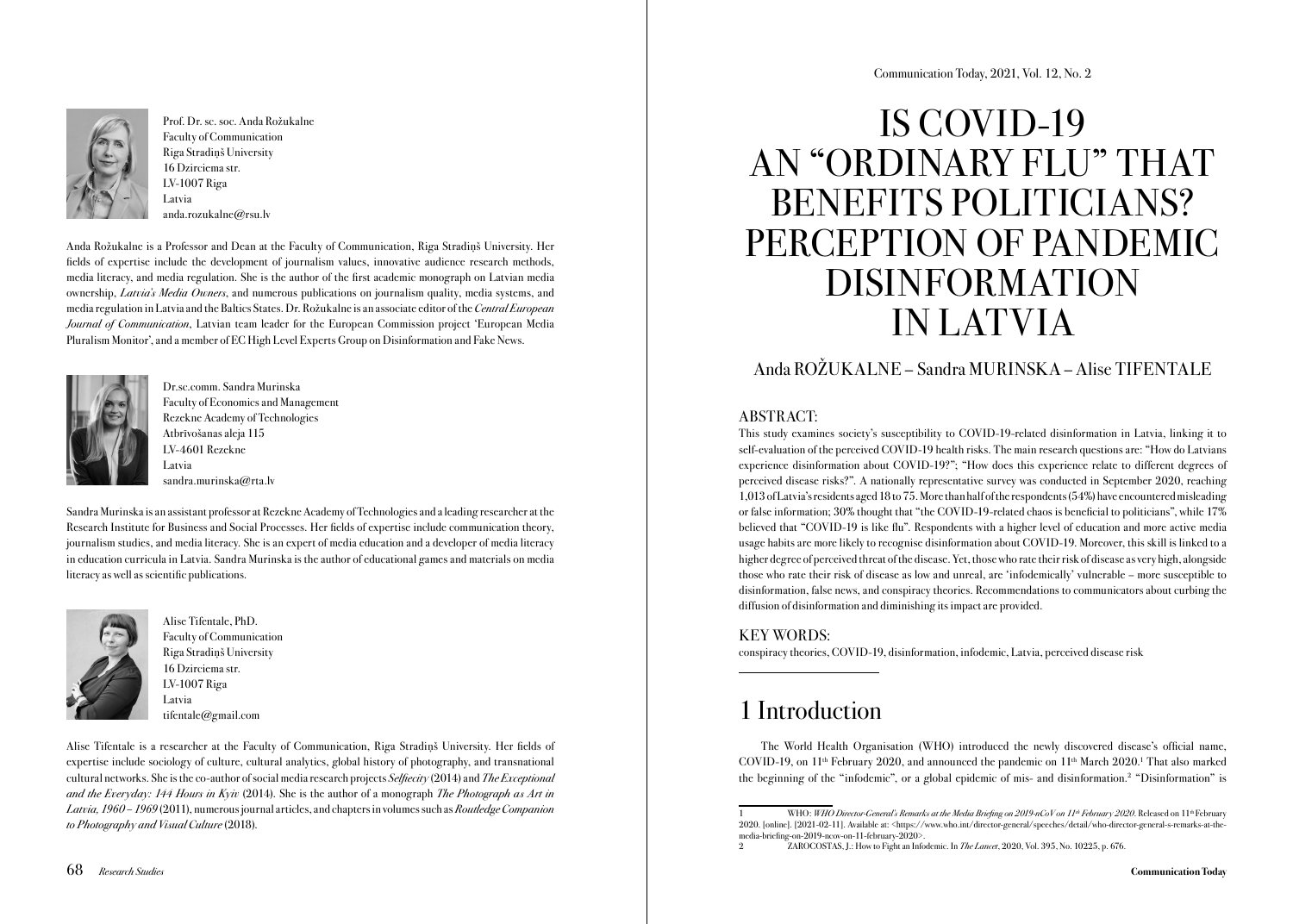false information that is distributed purposefully to mislead or deceive the audience. All false information is misinformation, while only purposefully disseminated misinformation is disinformation.

Already at an early stage of the pandemic, in March 2020, the public service media in Latvia warned about the spread of COVID-19 disinformation.3 Public service media and independent fact-checking initiatives regularly investigated various unverified statements,<sup>4</sup> despite verbal abuse and threats from COVID-19denying groups.5 Government officials such as the President of the Republic of Latvia and the State Chancellery have put disinformation on their agendas like the article Disinformation and Stereotypes about COVID-19 and Vaccination Must Be Dispelled, published on *President.lv* on 4th January 2021. Nevertheless, inconsistent and unpredictable government decisions, severe restrictions and radical changes in employment, childcare and leisure, worrying news about infection rates and deaths, constant threat of contagion, and systemic problems within the healthcare structure all created a fertile ground for the rise and spread of disinformation in Latvia.

Financial benefits and political goals are among the motives to produce and circulate disinformation.6 According to the social diffusion model, people also disseminate disinformation because they believe it to be true or because they do not want to contradict the opinions of their social circle.<sup>7</sup> Disinformation tends to spread faster and wider than verified facts.<sup>8</sup> Once established, belief in disinformation is not easy to challenge. The concept of "belief persistence" is one way to understand why people do not easily change their opinion.9 Corrections can even cause the opposite effect and enforce the belief in disinformation in a process conceptualised as the backfire effect.10 Disinformation is most successful when it generates a strong affective response, while the correction does not.<sup>11</sup>

Health information in general is found to be especially prone to uncertainty and misinterpretations.<sup>12</sup> The COVID-19 pandemic has increased searches for health information on the Internet. Social networking sites (SNS), especially *Facebook*, have been the most proliferating platforms for false and misleading information in Latvia.13 Some Latvian media that are under the influence of Russian official news outlets have also disseminated disinformation.14 Even some politicians and healthcare professionals have propagated misleading information.15

7 See: TANDOC, E. C., LIM, D., LING, R.: Diffusion of Disinformation: How Social Media Users Respond to Fake News and Why. In *Journalism*, 2020, Vol. 21, No. 3, p. 381-398; KARLOVA, N. A., FISHER, K. E.: A Social Diffusion Model of Misinformation and Disinformation for Understanding Human Information Behavior. In *Information Research*, 2013, Vol. 18, No. 1, p. 1-12.

15 BĒRZIŅA, S., PURIŅA, E.: *Ko* Ā*rstu biedr*ī*bas valdes loceklis Apinis tev nest*ā*sta par COVID-19?* Broadcast on 6th October 2020. [online]. [2020-10-06]. Available at: <https://rebaltica.lv/2020/10/ko-arstu-biedribas-valdes-loceklis-apinis-tev-nestasta-par-covid-19/>.

During the COVID-19 pandemic, disinformation is shown to have a direct detrimental impact on public health and the economy as well as fostering social inequality.<sup>16</sup> False and misleading claims, even if a relatively small number of the population believes them, have the potential to undermine the efforts to contain the spread of the virus.17 Furthermore, unencumbered circulation of COVID-19 disinformation has the potential to diminish public trust in science and damage the credibility of scientists and their expertise in the long term.18

Disinformation, which jeopardised public health since the outbreak of COVID-19, belongs to the broader category of anti-science populism or anti-science scepticism,19 also known as "pandemic populism".20 It is based on belief that healthcare professionals and scientists should not be trusted because they have conspired with governments or other powerful entities and are acting against people's best interests to gain some personal benefits. Anti-science scepticism contributes to the spread of infodemic and poses a threat to public health, because it promotes disobedience to the restrictions and distrust in government decisions.21 Deuze concludes that *"most of the debates and discussions about the pandemic do not just concern the virus and its impact but focus especially on the roles of expert information provision, news coverage, government communications, and social media. The coronavirus pandemic is a mediatized event as much as it is a virus that infects millions of people around the world"*. 22

In agreement with these observations, we conceptualise COVID-19 disinformation in this study as a significant factor that can influence the perception of disease risk and subsequently hinder desirable health behaviour changes during the pandemic such as adherence to restrictions, social distancing, wearing masks where required, and proper hand hygiene. In order to examine the impact of disinformation on people's opinions about health behaviours during the COVID-pandemic (September 2020), we analyse the "perception of disinformation" in correlation with the "perceived disease risk". "Perception of disinformation" is the respondents' ability to recognise disinformation, to assess its sources, and to react when encountering it. In our examination of the audience's behaviour and relationships to media content, we follow the audience reception studies tradition.23 It also allows the discussion of the audience's passivity or activity in the media consumption process.24 "Perceived disease risk" is the perception of likelihood and severity of disease.25 Several groups of factors influence the risk, such as individual factors (genetics, age, experience, physical state, cognitive and affective resilience) and external factors (politics, media, other peoples' opinions) and culture.26 Perceived

<sup>3</sup> BOJĀRS, G.: *Tie*š*a runa: K*ā *dz*ī*vot b*ī*stam*ā *koronav*ī*rusa* ē*n*ā*?* Released on 4th March 2020. [online]. [2021-03-04]. Available at: <https://ltv.lsm.lv/lv/raksts/04.03.2020-tiesa-runa-ka-dzivot-bistama-koronavirusa-ena.id181698/>.

<sup>4</sup> PAVLOVS, S.: *Vai* ā*rsts P*ē*teris apinis st*ā*sta paties*ī*bu par Covid-19?* Released on 16th December 2020. [online]. [2021-10-19]. Available at: <https://www.lsm.lv/raksts/zinas/zinu-analize/vai-arsts-peteris-apinis-stasta-patiesibu-par-covid-19.a385607/>.

<sup>5</sup> LETA: *Policija s*ā*kusi p*ā*rbaudi par naid*ī*giem koment*ā*riem pret* ģ*imenes* ā*rsti Skruzi-Janavu*. Released on 9th December 2020. [online]. [2021-12-09]. Available at: <https://www.delfi.lv/news/national/criminal/policija-sakusi-parbaudi-par-naidigiem-komentariempretgimenes-arsti-skruzi-janavu.d?id=52742613>.

<sup>6</sup> HUMPRECHT, E., ESSER, F., VAN AELST, P.: Resilience to Online Disinformation: A Framework for Cross-National Comparative Research. In *The International Journal of Press/Politics*, 2020, Vol. 25, No. 3, p. 497.

<sup>8</sup> PAPANASTASIOU, Y.: Fake News Propagation and Detection: A Sequential Model. In *Management Science*, 2020, Vol. 66, No. 5, p. 260.

<sup>9</sup> THORSON, E.: Belief Echoes: The Persistent Effects of Corrected Misinformation. In *Political Communication*, 2016, Vol. 33, No. 3, p. 462.

<sup>10</sup> ECKER, U. K. H., LEWANDOWSKY, S., CHADWICK, M.: Can Corrections Spread Misinformation to New Audiences? Testing for the Elusive Familiarity Backfire Effect. In *Cognitive Research: Principles and Implications*, 2020, Vol. 5, No. 1, p. 41.

<sup>11</sup> THORSON, E.: Belief Echoes: The Persistent Effects of Corrected Misinformation. In *Political Communication*, 2016, Vol. 33, No. 3, p. 465.

<sup>12</sup> HA, L., PEREZ, L. A., RAY, R.: Mapping Recent Development in Scholarship on Fake News and Misinformation, 2008 to 2017: Disciplinary Contribution, Topics, and Impact. In *American Behavioral Scientist*, 2019, Vol. 65*,* No. 2, p. 4.

<sup>13</sup> BĒRZIŅA, S., PURIŅA, E., PETROVA, A.: *RE:Check p*ē*ta Facebook m*ī*tus par COVID-19*. Released on 19th October 2020. [online]. [2020-10-19]. Available at: <https://www.lsm.lv/raksts/zinas/latvija/recheck-peta-facebook-izplatitos-mitus-par-covid-19. a378385/>.

<sup>14</sup> PETROVA, A.: *RE:Check p*ē*ta: Ventas Balss, Radio Baltkom un asto*ņ*zobu mizgrauzis.* Broadcast on 16th September 2020. [online]. [2020-10-19]. Available at: <https://lr1.lsm.lv/lv/raksts/labriit/recheck-peta-ventas-balss-radio-baltkom-un-astonzobu-mizgrauzis. a134274/>.

<sup>16</sup> Compare to: HUMPRECHT, E., ESSER, F., VAN AELST, P.: Resilience to Online Disinformation: A Framework for Cross-National Comparative Research. In *The International Journal of Press/Politics*, 2020, Vol. 25, No. 3, p. 493-516; NIELSEN, R. K. et al.: *Communications in the Coronavirus Crisis: Lessons for the Second Wave.* Released on 27<sup>th</sup> October 2020. [online]. [2020-10-19]. Available at: <https://reutersinstitute.politics.ox.ac.uk/communications-coronavirus-crisis-lessons-second-wave>.

<sup>17</sup> HARTLEY, K., KHUONG, V. M.: Fighting Fake News in the COVID-19 Era: Policy Insights from an Equilibrium Model. In *Policy Sciences*, 2020, Vol. 53, No. 3, p. 8. [online]. [2020-09-09]. Available at: <https://www.ncbi.nlm.nih.gov/pmc/articles/PMC7479406/>.

<sup>18</sup> See: EICHENGREEN, B., AKSOY, C. G., SAKA, O.: Revenge of the Experts: Will COVID-19 Renew or Diminish Public Trust in Science? In *Journal of Public Economics*, 2021, Vol. 193, p. 1-30.

<sup>19</sup> See: HARTLEY, K., KHUONG, V. M.: Fighting Fake News in the COVID-19 Era: Policy Insights from an Equilibrium Model. In *Policy Sciences*, 2020, Vol. 53, No. 3, p. 8. [online]. [2020-09-09]. Available at: <https://www.ncbi.nlm.nih.gov/pmc/articles/ PMC7479406/>.

<sup>20</sup> See: BOBERG, S. et al.: Populism: Facebook Pages of Alternative News Media and the Corona Crisis – A Computational Content Analysis. In *Muenster Online Research Working Paper*, 2020, No. 1, p. 1-21. [online]. [2020-04-09]. Available at: <https://arxiv.org/ pdf/2004.02566.pdf>.

<sup>21</sup> See, for example: MARINTHE, G. et al.: Looking Out for Myself: Exploring the Relationship between Conspiracy Mentality, Perceived Personal Risk, and COVID19 Prevention Measures. In *Health Psychology*, 2020, Vol. 25, No. 4, p. 957-980.

<sup>22</sup> DEUZE, M.: The Role of Media and Mass Communication Theory in the Global Pandemic. In *Communication Today*, 2020, Vol. 11, No. 2, p. 14.

<sup>23</sup> See: TSFATI, Y.: Media Scepticism and Climate of Opinion Perception. In *International Journal of Public Opinion Research*, 2003, Vol. 15, No. 1, p. 65-82.<br>24 See: ALMENAR

<sup>24</sup> See: ALMENAR, E. et al.: Gender Differences in Tackling Fake News: Different Degrees of Concern, but Same Problems. In *Media and Communication*, 2021, Vol. 9, No. 1, p. 229-238.

<sup>25</sup> See: SPERLING, D.: Ethical Dilemmas, Perceived Risk, and Motivation among Nurses during the COVID-19 Pandemic. In *Nursing Ethics*, 2021, Vol. 28, No. 1, p. 9-22.

<sup>26</sup> See: SIAKI, L. A., LOESCHER, L. J.: Pacific Islanders' Perceived Risk of Cardiovascular Disease and Diabetes. In *Journal of Transcultural Nursing*, 2011, Vol. 22, No. 2, p. 191-200.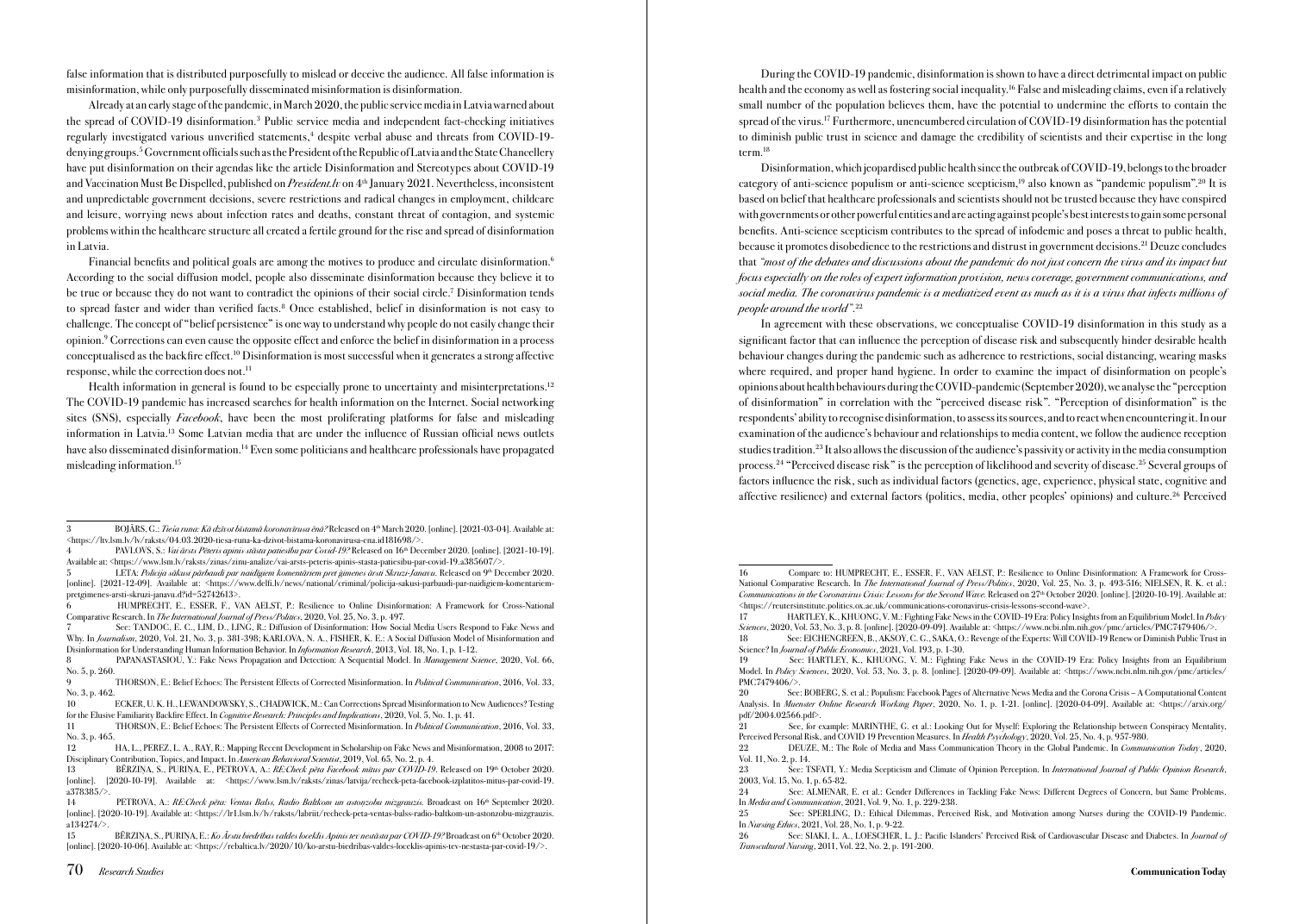disease risk is an integral part of health communication models<sup>27</sup> and health behaviour change theories.<sup>28</sup> Using part of the Health Belief Model29 that characterises perceived susceptibility and perceived severity of disease, we correlate disinformation perception data with the perceived disease risk data. This model employs the framework of health psychology and identifies health behaviour's determining factors.30

In turn, "health behaviour" describes all actions that influence a person's physical, mental, or emotional health. These can be actions that protect or improve health as well as habits and activities that damage it. It is necessary to recognise risks to one's well-being and health in order to change one's behaviour and maintain these changes.31 Any health information creates an assessment of perceived risk and its possible overcoming.<sup>32</sup> Qualitative information helps individuals to better understand their risks<sup>33</sup> while mis- and disinformation causes uncertainty.34 Research has shown that a higher level of perceived risk leads to a higher degree of adherence to restrictions and engagement in preventive health behaviours.35 Subjective confidence or assessment on a person's vulnerability<sup>36</sup> to health threats emphasises the relation between perceived risk and health behaviour.

# 2 Methodology

We hypothesise that the disinformation perception is influenced by the perceived disease risk. To test the hypothesis, we have defined the following research questions:

- RQ1: How does the population of Latvia perceive COVID-19 disinformation?
- RQ2: How does the perception of COVID-19 disinformation correlate with the perceived disease risk?

At a preliminary stage of research, we carried out a feasibility study to identify the most common COVID-19 disinformation narratives on SNS and comments sections of online news portals. We defined the following main types of COVID-19 disinformation:

- denial of the existence of the disease and its severity (including the disease itself and the pandemic statistics);
- arguments that COVID-19 can be avoided using popular folk remedies (hot baths, healthy diet) and maintaining a healthy lifestyle;
- conspiracy theories (the pandemic was caused by international corporations; politicians benefit from it);
- and fearmongering (restrictions are designed to bring the population under total control, COVID-19 tests are harmful to people's health).

36 Compare to: BREWER, N. T. et al.: Risk Perceptions and Their Relation to Risk Behavior. In *Annals of Behavioral Medicine*, 2004, Vol. 27, No. 2, p. 125-130.

Following this, a nationally representative sociological survey was conducted in the respondents' places of residence  $(18<sup>th</sup> – 29<sup>th</sup> September 2020)$ . A stratified random sample was used to select the respondents. The stratification was implemented according to the administrative-territorial principle. The data was weighted according to the records of the Population Register of the Office of Citizenship and Migration Affairs of the Ministry of the Interior of the Republic of Latvia from  $27<sup>th</sup>$  January 2020.

The sample comprised 1,013 Latvian residents aged 18 – 75. The most widely represented age groups were 25 – 34 and 35 – 44 (almost 20% in each group). 46% of men and 54% of women participated in the survey. The random sample method provided a sample of adequate representations of all ethnic groups of Latvia (Latvians, Russians, Belarussians, Ukrainians, Poles, etc.). The largest ethnic group was Latvians, comprising almost 60% of the respondents. The SPSS programme was used for the initial processing of the data, comparison, and grouping, mainly using the functions of descriptive statistics and correlation.

The data included in this study is based on 8 survey questions. Five of them are multi-choice questions; three are Likert-scale questions. The questionnaire contained questions about encounters with disinformation and respondents' actions upon such encounters on SNS. Respondents were asked to evaluate popular false statements about COVID-19. Some of these statements have been analysed in previous studies, such as those regarding the role of celebrities in disseminating disinformation or the use of folk remedies to avoid the disease.<sup>37</sup>

Asked to self-evaluate their and their families' risk of COVID-19, 39% of respondents think it is low but realistic, 28% think it is moderate and realistic, 15% claim it is low and almost unrealistic, 5% think it is high and very realistic, 2% state that it is very high and very realistic, but 11% could not answer. According to these responses, we grouped the respondents in four categories: unconcerned (15%), a little concerned (39%), moderately concerned (28%), and rather and very concerned (7%). The results are in Table 1.

#### *Table 1: How high is the risk of contracting COVID-19 for you and your family?*

| Respondent groups         | Self-evaluated disease risk                          | % of all respondents |
|---------------------------|------------------------------------------------------|----------------------|
| Unconcerned               | Low and almost unrealistic                           | 15%                  |
| A little concerned        | Low but realistic                                    | 39%                  |
| Moderately concerned      | Moderate and realistic                               | 28%                  |
| Rather and very concerned | High and realistic +<br>very high and very realistic | $7\%$                |

*Source: Own processing*

One question was designed to assess the perceived impact of the pandemic on respondents' daily lives. More than half indicated that there were almost no changes (56%) or changes were moderate (37%). Only 4% of respondents said that the state of emergency changed their whole life; 3% could not answer. The only group that claimed the pandemic changed their entire life comprised people aged 18 – 24 (7%). A moderate change was often felt by economically active residents aged 35 – 44, less frequently by seniors aged 64 – 74 who more often than others indicated that the pandemic did not cause any change (74%).

The unconcerned comprise respondents with primary education (25%), unemployed (23%), employees with low income (21%), and people who said the pandemic did not change their life (20%). A little concerned are respondents aged  $18 - 24$  (49%) and  $25 - 34$  (46%), students and pupils (48%), employees with high income (49%). Rather and very concerned are respondents aged 64 – 75 (10%), Latvia's non-citizens (former citizens of the USSR without the citizenship of the Republic of Latvia or any other country – 10%), managers (15%), Riga district inhabitants (10%), and people whose lives were significantly changed by the pandemic (12%).

<sup>27</sup> See also: BREWER, N. T. et al.: Meta-Analysis of the Relationship between Risk Perception and Health Behaviour: The Example of Vaccination. In *Health Psychology*, 2007, Vol. 26, No. 2, p. 136-145.

<sup>28</sup> Compare to: SIAKI, L. A., LOESCHER, L. J.: Pacific Islanders' Perceived Risk of Cardiovascular Disease and Diabetes. In *Journal of Transcultural Nursing*, 2011, Vol. 22, No. 2, p. 191-200.

<sup>29</sup> See: BECKER, M. H., RADIUS, S. M., ROSENSTOCK, I. M.: Compliance with a Medical Regimen for Asthma: A Test of the Health Belief Model. In *Public Health Reports*, 1978, Vol. 93, No. 3, p. 268-277.

<sup>30</sup> Compare to: SPERLING, D.: Ethical Dilemmas, Perceived Risk, and Motivation among Nurses during the COVID-19 Pandemic. In *Nursing Ethics*, 2021, Vol. 28, No. 1, p. 9-22.

<sup>31</sup> See also: SIAKI, L. A., LOESCHER, L. J.: Pacific Islanders' Perceived Risk of Cardiovascular Disease and Diabetes. In *Journal of Transcultural Nursing*, 2011, Vol. 22, No. 2, p. 191-200.

<sup>32</sup> SARWAR, F., JAMEEL, H. T., PANATIK, S. A.: *Understanding Public's Adoption of Preventive Behaviour during COVID-19 Pandemic Using Health Belief Model: Role of Appraisals and Psychological Capital*. [online]. [2021-01-12]. Available at: <https://doi. org/10.31124/advance.12661178.v1>.

<sup>33</sup> LEE, S. W. S. et al.: Sneezing in Times of Flu Pandemic: Public Sneezing Increases Perception of Unrelated Risks and Shifts Preferences for Federal Spending. In *Psychological Science*, 2010, Vol. 21, No. 3, p. 375-377.

<sup>34</sup> See: OROM, H. et al.: Causes and Consequences of Uncertainty about Illness Risk Perceptions. In *Journal of Health Psychology*, 2020, Vol. 25, No. 8, p. 1030-1042.

<sup>35</sup> See also: SIEGRIST, M., LUCHSINGER, L., BEARTH, A.: *The Impact of Trust and Risk Perception on the Acceptance of Measures to Reduce COVID19 Cases*. Released on 12<sup>th</sup> January 2021. [online]. [2021-01-12] Available at: <https://www.ncbi.nlm.nih.gov/pmc/ articles/PMC8014821/>.

<sup>37</sup> See: KAISER, J., RAUCHFLEISCH, A., CÓRDOVA, C.: Fighting Zika with Honey: An Analysis of YouTube's Video Recommendations on Brazilian YouTube. In *International Journal of Communication*, 2021, Vol. 15, p. 1244-1262.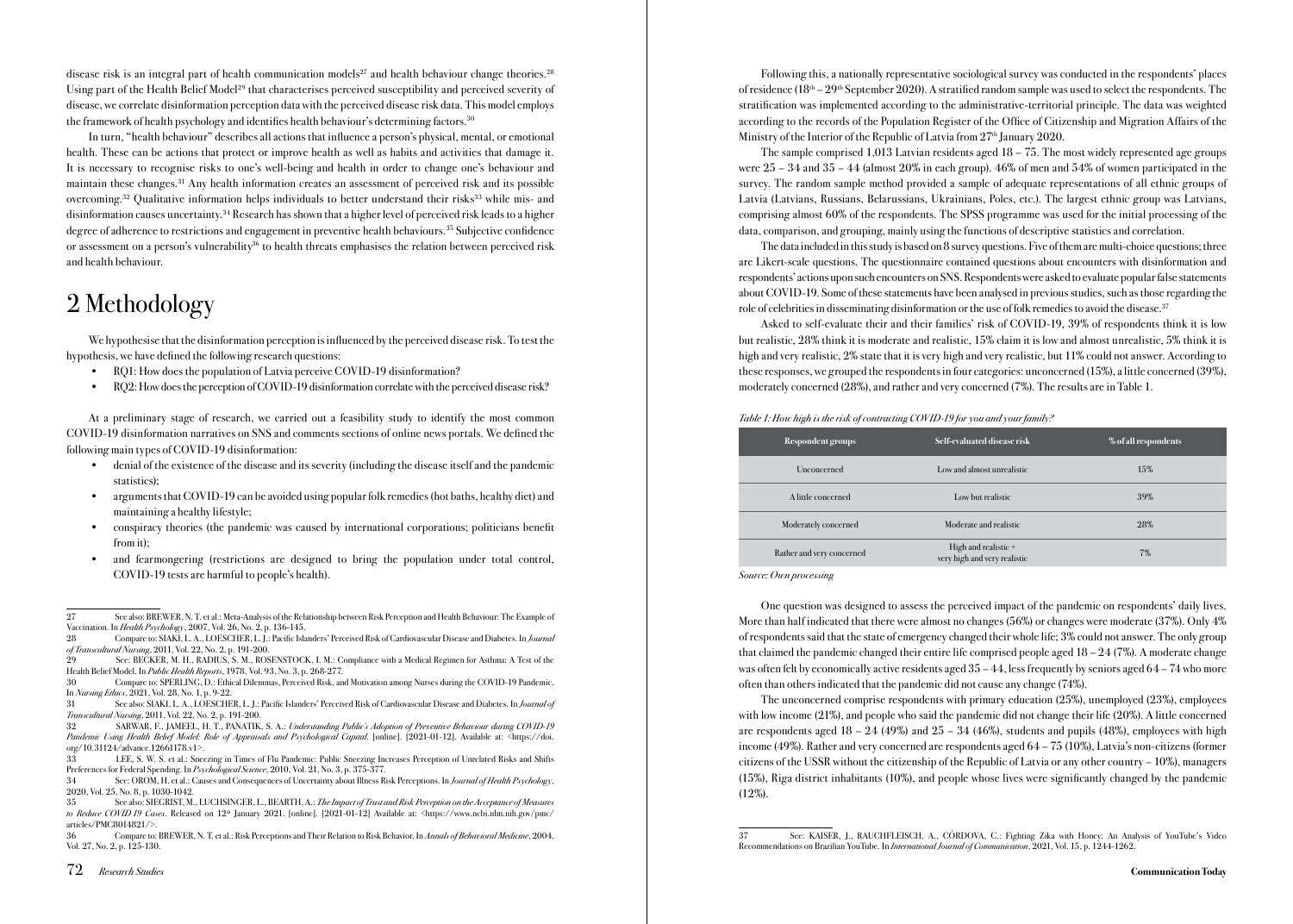# 3 Results: Exposure to COVID-19 **Disinformation**

More than half (54%) of the respondents have encountered misleading information, yet the proportion of respondents who cannot assess it (one in five) or have not encountered it (one in four) is significant (Table 2).

| Table 2: How often have you encountered information about COVID-19 in the media and SNS which, in your opinion, is |  |
|--------------------------------------------------------------------------------------------------------------------|--|
| false and misleading?                                                                                              |  |

|                        |                                   | Daily or<br>almost<br>daily | <b>At least</b><br>once a week | <b>At least</b><br>once a<br>month | Rarely | <b>Never</b> | Hard to say/<br>NA |
|------------------------|-----------------------------------|-----------------------------|--------------------------------|------------------------------------|--------|--------------|--------------------|
|                        | Total                             | 13%                         | 18%                            | 12%                                | 11%    | 26%          | 20%                |
|                        | Unconcerned (15%)                 | 16%                         | 11%                            | 7%                                 | 8%     | 41%          | 17%                |
| <b>Risk assessment</b> | A little concerned<br>(39%)       | 14%                         | 18%                            | 15%                                | 12%    | 25%          | 16%                |
|                        | Moderately concerned<br>(28%)     | 10%                         | 21%                            | 16%                                | 13%    | 23%          | 17%                |
|                        | Rather and very<br>concerned (7%) | $27\%$                      | 31%                            | 5%                                 | 9%     | 8%           | 20%                |
|                        | Significant<br>(4%)               | 24%                         | 24%                            | 20%                                | 5%     | 13%          | 14%                |
| Changes                | Moderate<br>(37%)                 | 12%                         | 23%                            | 14%                                | 11%    | 20%          | 20%                |
|                        | Slight<br>(56%)                   | 13%                         | 14%                            | 10%                                | 12%    | 31%          | 20%                |

#### *Source: Own processing*

The average mean in the answer distribution is 3.24, which suggests that at least once a month each resident of Latvia encounters disinformation. More frequently than others, daily encounters with disinformation were indicated by people aged 45 – 54 (17%), people with low income (16%), and Riga district residents (19%). Disinformation is encountered at least once a week by men (19%), people with higher education (20%), employees of the private sector (22%), entrepreneurs (25%), and people with mid-level income (21%). Those respondents whose life was altered by the pandemic (25%) and who see their risk of COVID-19 as high and realistic (26%; 36%, respectively) indicated that they encounter disinformation daily or weekly. People aged 64 – 75 (9%), Latvia's non-citizens (10%), and the retired (8%) acknowledge seeing disinformation less frequently. These groups include a higher number of people who do not use SNS which was the major platform for the dissemination of false information during the pandemic in Latvia.<sup>38</sup>

Choosing from a list of various sources, the respondents most often identified the following as distributors of disinformation: journalists (25%), influencers on SNS (14%), celebrities (13%), the Saeima (Latvian Parliament) deputies (11%), and the health minister Ilze Viņķele (11%). Least associated with disinformation were EU leaders and institutions, other representatives of the Ministry of Health, and other ministers. 27% said that none of the groups on the list are distributors of disinformation; one in five respondents could not answer the question. Journalists were most often identified as sources of disinformation by respondents aged 25 – 34 (31%), those with higher education (30%), residents of Riga (36%), people whose lives somewhat changed because of the pandemic (29%), with low but realistic perceived risk (28%).

The group of rather and very concerned more frequently identified these sources as distributors of disinformation: the Minister for Health, members of Parliament, people on SNS, and influencers. Those whose lives changed significantly because of the pandemic, more often identified these disinformation sources: WHO representatives, doctors, scientists, the Prime Minister, the health minister, and world superpower leaders. This group comprises managers and self-employed, and their distrust may be partly based on the fact that the state of emergency severely affected them by radically changing business and employment conditions.

Exploring the respondents' reactions to disinformation on SNS, we discovered that one third (33%) did not do anything, 19% do not use SNS, and 17% have not encountered disinformation (Table 3).

*Table 3: What is your reaction when you see information about COVID-19 on SNS which you think is false and misleading? You can choose several answers. The statements: A: I verify the credibility of the source before sharing information on SNS. B: To get a broader insight, I also seek sources that I do not agree with. C: I contact the information provider and/or begin a discussion with them. D: I react with a negative emoji. E: I indicate that this information is false in a comment or when sharing it. F: I try to find out the source of this information. G: I alert my social circle that this information on the Internet is false. H: I alert the SNS administrator. I: I do something else. J: I do not do anything. K: I have not encountered such information. L: I am not using SNS. M: Hard to say/NA.* A B C D E F G H I J K L M Total 13% 10% 2% 5% 2% 7% 4% 2% 1% 33% 17% 19% 4% Unconcerned

|                      | <b>CHCOHCCLHCG</b><br>(15%)              | 7%  | 8%  | 1%    | $4\%$ | 1%    | $7\%$ | 3%  | 1%    | $2\%$ | 32% | 27% | 18% | $2\%$ |
|----------------------|------------------------------------------|-----|-----|-------|-------|-------|-------|-----|-------|-------|-----|-----|-----|-------|
| Risk as-<br>sessment | A little<br>concerned<br>(39%)           | 13% | 10% | 1%    | $4\%$ | $2\%$ | 8%    | 5%  | 1%    | 1%    | 35% | 17% | 18% | 3%    |
|                      | Moderately<br>concerned<br>(28%)         | 17% | 14% | $2\%$ | 6%    | $2\%$ | 9%    | 3%  | $2\%$ | $0\%$ | 32% | 13% | 16% | $4\%$ |
|                      | Rather and<br>very con-<br>cerned $(7%)$ | 43% | 23% | $0\%$ | 6%    | 6%    | 5%    | 8%  | 8%    | 13%   | 26% | 37% | 69% | $4\%$ |
|                      | Significant<br>(4%)                      | 27% | 28% | 4%    | 11%   | 7%    | 22%   | 11% | 7%    | $2\%$ | 27% | 11% | 15% | 5%    |

<sup>38</sup> BĒRZIŅA, S., PURIŅA, E., PETROVA, A.: *RE: Check p*ē*ta Facebook m*ī*tus par COVID-19*. Released on 18th October 2020. [online]. [2020-10-19]. Available at: <https://www.lsm.lv/raksts/zinas/latvija/recheck-peta-facebook-izplatitos-mitus-par-covid-19. a378385/>.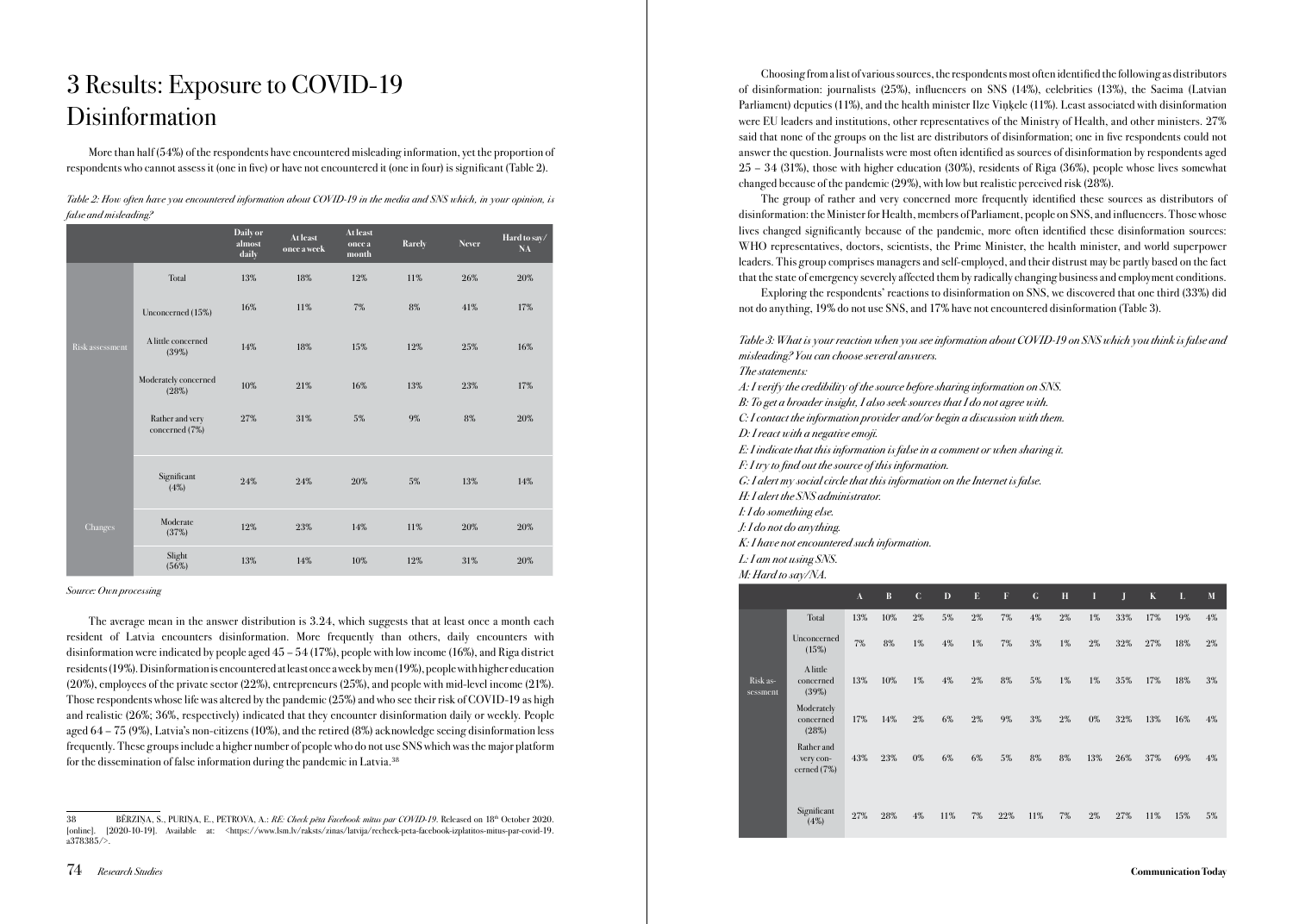| Changes | Moderate<br>(37%)  | 17% | 10% | $3\%$ | 7% | $3\%$ | 9% | 6%    | $2\%$ | $1\%$ | 31% | 14% | 17% | $4\%$ |
|---------|--------------------|-----|-----|-------|----|-------|----|-------|-------|-------|-----|-----|-----|-------|
|         | Slight<br>$(56\%)$ | 9%  | 9%  | $1\%$ | 3% | $1\%$ | 5% | $2\%$ | 1%    | $2\%$ | 34% | 20% | 20% | $4\%$ |

*Source: Own processing*

The group that does not react to disinformation on SNS comprises mostly people aged  $25 - 34 (43%)$ . Only 10% said they consider also sources they do not agree with. This group includes people aged 25 – 34 (14%), managers (15%), and those whose lives were significantly altered by the pandemic (28%). These groups were more likely to check the sources' credibility: people aged 25 – 34 (21%), employed in the public sector (18%), specialists (18%), people whose lives were moderately or significantly altered by the pandemic (27%), and those who are rather and very concerned about their COVID-19 risk.

Respondents were asked to express their attitude towards the most popular COVID-19 disinformation narratives (Table 4).

*Table 4: Please select statements about COVID-19 that you believe to be true. You can choose several answers. The statements:* 

*A: "To avoid COVID-19, one has to eat lots of fruit and vegetables."*

*B: "COVID-19 is not dangerous to children."*

*C: "COVID-19 can be avoided and cured by vitamins, folk remedies, etc."* 

*D: "Hot sauna can improve immunity against COVID-19."*

*E: "COVID-19 is like flu and hundreds of other viruses, there is no need to pay so much attention to it."*

*F: "If I do not smoke and am physically active, then I won't get the virus, or my illness will be light."* 

*G: "The chaos caused by COVID-19 is beneficial to politicians."* 

*H: "COVID-19 restrictions will lead to the collapse of Latvia's economy."* 

*I: "COVID-19 pandemic is ruled by global corporations lead by people like Bill Gates or George Soros."*

*J: "COVID-19 test causes brain damage."* 

*K: "COVID-19 is linked to 5G network."* 

*L: None of these statements.* 

*M: Hard to say/NA.*

|                         |                                      | $\mathbf{A}$ | $\mathbf{B}$ | $\mathcal{C}$ | D   | E   | $\boldsymbol{\mathrm{F}}$ | $\mathcal G$ | H   | П     |       | K     | L   | M     |
|-------------------------|--------------------------------------|--------------|--------------|---------------|-----|-----|---------------------------|--------------|-----|-------|-------|-------|-----|-------|
|                         | Total                                | 9%           | 8%           | 9%            | 7%  | 17% | 11%                       | 30%          | 15% | 9%    | $2\%$ | $3\%$ | 38% | $7\%$ |
|                         | Unconcerned<br>(15%)                 | 9%           | 8%           | 10%           | 8%  | 15% | 12%                       | 23%          | 13% | 10%   | $4\%$ | 3%    | 48% | $3\%$ |
| Risk<br>assess-<br>ment | A little con-<br>cerned $(39\%)$     | 6%           | 9%           | $7\%$         | 6%  | 20% | 11%                       | 29%          | 17% | 11%   | $1\%$ | $3\%$ | 39% | 5%    |
|                         | Moderately<br>concerned<br>(28%)     | 10%          | $5\%$        | $7\%$         | 5%  | 13% | 10%                       | 37%          | 14% | $8\%$ | $2\%$ | $3\%$ | 39% | 7%    |
|                         | Rather and<br>very concerned<br>(7%) | 10%          | 12%          | 31%           | 26% | 24% | 24%                       | 58%          | 26% | 19%   | $2\%$ | 10%   | 71% | 15%   |
|                         | Significant<br>$(4\%)$               | 7%           | $2\%$        | $7\%$         | 9%  | 24% | 9%                        | 30%          | 21% | 14%   | $0\%$ | $5\%$ | 37% | 18%   |



*Source: Own processing*

Statements that had the highest credibility rate point to low confidence in political decisions and criticism of the government's work: 30% agreed that COVID-19 is beneficial to politicians, 15% agreed that government measures can lead to a collapse of the economy, and 17% agreed that COVID-19 is just like regular influenza. The most popular conspiracy theory about the origins of COVID-19 was the claim that the pandemic is manipulated by global corporations (9%). Meanwhile, 38% indicated they did not believe in any of these statements. These respondents have higher education (43%) and high income (53%). Disinformation had more credibility among people with basic education, employees of the private sector, and the unemployed, and among those employed in the public sector.

Respondents who had experienced major changes in life were more likely to think that the pandemic is manipulated by global corporations (14%). They also agreed that COVID-19 is like ordinary flu and the restrictions will lead to economic collapse. A large proportion of those who believed in disinformation saw their risk as low. This observation suggests that belief in disinformation may lower the disease risk perception. However, the unconcerned group less frequently agreed that the pandemic is beneficial to politicians than the moderately concerned.

Also, some of the very concerned indicated that they agree with some disinformation, such as the claims that vitamins, a healthy lifestyle, and hot baths are effective preventive measures against COVID-19. This group more often than others agreed that the chaos of the pandemic is beneficial to politicians, the restrictions will lead to an economic collapse, the COVID-19 pandemic is run by global corporations and is linked to the 5G network.

Regarding the COVID-19 containment measures, 15% agreed that their aim is to control the population; 11% thought that sanitisers can be harmful, and that wearing a mask could lead to  $\mathrm{CO}_2$  poisoning (Table 5). 6% of the respondents agreed that there is no need for restrictions because the infection rate in Latvia is low, and 6% thought that social distancing is unnecessary. 33% believed that the COVID-19 mortality statistics are misleading because these people died of old age or other pre-existing diseases.

Most respondents who denied the veracity of statistics and doubted the restrictions were unconcerned about their risk. The very concerned were more likely to believe all false messages on the list. 25% of the respondents did not agree with any of the disinformation statements from the list and 7% said they cannot answer. Among those who disagreed, there were more people with higher education (30%) and managers (40%).

*Table 5: Please mark which statement seen on SNS or elsewhere in public you agree with. You can choose several answers. The statements:* 

*A: "The aim of COVID-19 measures is full control of the entire population, including microchipping."*

*B: "Society is not told that it is possible to get poisoned by overusing disinfectants."*

*C: "Statistics about COVID-19 deaths are deceiving because these people died of old age or previously existing conditions."*

*D: "Wearing face masks can cause CO2 poisoning."*

*E: "Social distancing is an unnecessary burden on society."*

*F: "There is no need for restrictions because Latvia has a low COVID-19 infection rate."*

*G: None of these.*

*H: Hard to say/NA.*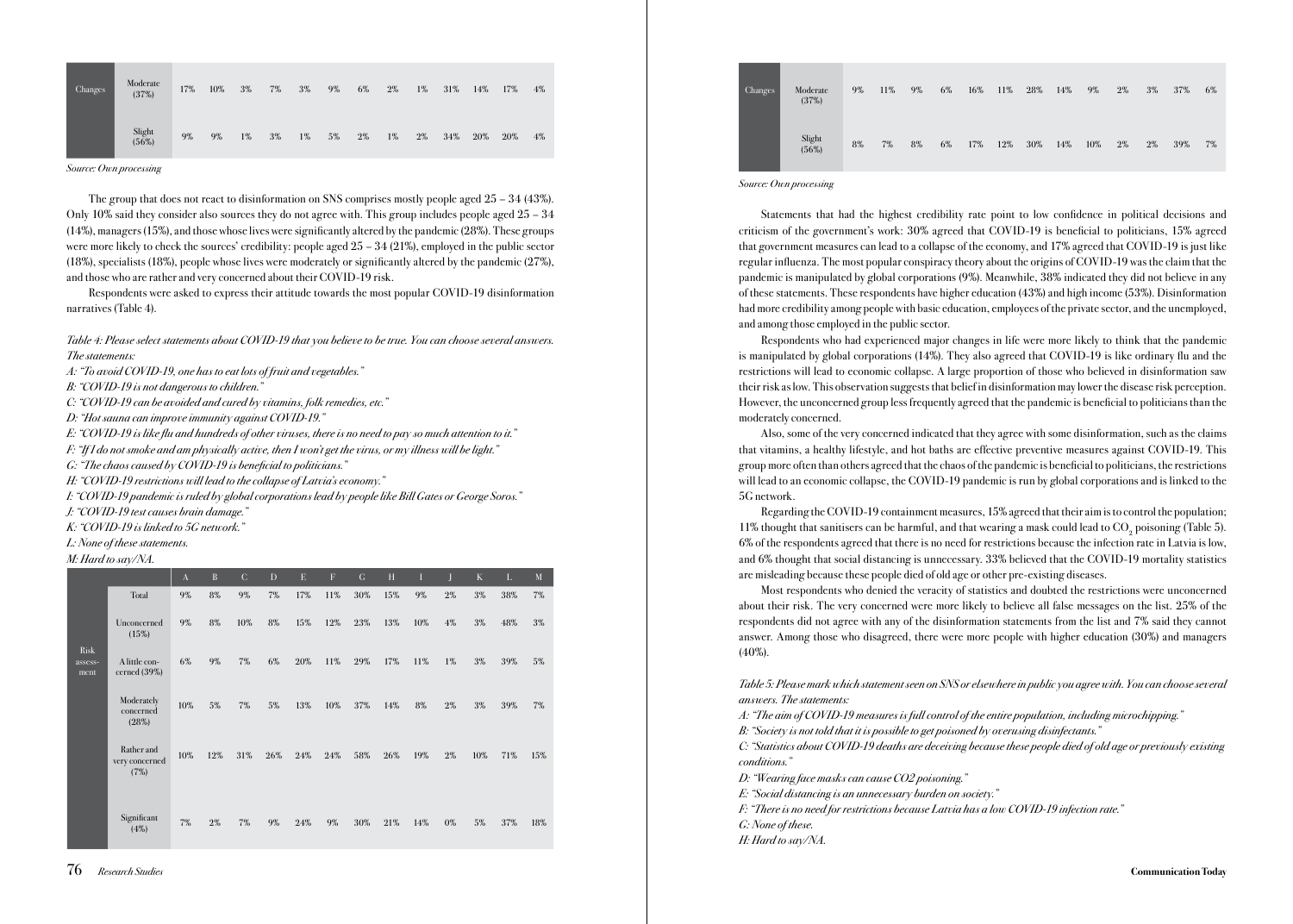|                      |                                   | $\mathbf A$ | $\, {\bf B}$ | ${\bf C}$ | $\mathbf D$ | $\mathbf E$ | $\mathbf F$ | G   | H     |
|----------------------|-----------------------------------|-------------|--------------|-----------|-------------|-------------|-------------|-----|-------|
|                      | Total                             | 15%         | $11\%$       | 33%       | 11%         | $6\%$       | 6%          | 25% | 7%    |
| Risk as-<br>sessment | Unconcerned<br>(15%)              | 16%         | 11%          | 27%       | 12%         | 12%         | 9%          | 33% | 6%    |
|                      | A little con-<br>cerned (39%)     | 15%         | 12%          | 37%       | $10\%$      | $6\%$       | 6%          | 23% | $4\%$ |
|                      | Moderately<br>concerned<br>(28%)  | 17%         | $7\%$        | 31%       | 12%         | $4\%$       | $4\%$       | 26% | 6%    |
|                      | Rather and very<br>concerned (7%) | 32%         | 27%          | 44%       | 22%         | 30%         | 11%         | 36% | 13%   |
|                      | Significant<br>(4%)               | 14%         | 9%           | 27%       | $7\%$       | $7\%$       | 11%         | 28% | 13%   |
| Changes              | Moderate<br>(37%)                 | 17%         | $8\%$        | $35\%$    | 10%         | $5\%$       | $7\%$       | 24% | 6%    |
|                      | Slight<br>$(56\%)$                | 14%         | $11\%$       | $32\%$    | $11\%$      | $7\%$       | $4\%$       | 25% | $7\%$ |

*Source: Own processing* 

# 4 Discussion

### *RQ1: How does the population of Latvia perceive the COVID-19 disinformation?*

Before the pandemic, the confidence rate in the ability to recognise disinformation and false news on SNS in Latvia was close to the European Union average (very and somewhat confident: 68%, EU 71%; not very and not at all confident: 29%, EU 26%).39 Our data indicate that COVID-19 disinformation diffusion in Latvia is relatively low. In general, only a minority (7% – 33%) agreed with any false claim about COVID-19. Those who rated disinformation as credible, indicated that they have not encountered any disinformation. This response suggests an inability to recognise disinformation in this group. Most supported by respondents (30%) was a claim that the pandemic is beneficial to politicians, and in this claim, we recognise the politicisation of the disinformation effect.<sup>40</sup>

Disinformation in Latvia is perceived rather passively: one third of respondents do nothing to react to it, most respondents do not check information sources, do not alert their social circle about disinformation, and do not look for sources that they do not agree with. Sources of disinformation are more often recognised by people aged 25 – 34, with higher education and higher income, and the rather and very concerned.

Although other studies have discovered that digital information usage patterns create inequality among different groups in their ability to recognise disinformation,<sup>41</sup> our findings do not support this argument. We found that respondents aged  $64 - 75$  encounter disinformation less often, but, when we analysed their perception of specific disinformation narratives, no significant differences were observed, i.e., respondents in this group have the same average ability to recognise false information as respondents in other age groups.

A quarter of respondents indicated that journalists are responsible for the dissemination of disinformation. It points to low trust in the media, characteristic of the Latvian media environment where instrumental journalism is dominant, $42$  the audience is linguistically divided, $43$  and the influence of the Russian media is notable.44 According to the social diffusion model, part of the audience perceives journalists as working against society's best interests.

In summary, our study confirms that a higher level of education and more active use of the media help people better recognise disinformation. This skill is related to a realistic perception of the threat of the disease and the ability and/or habit of following updates on COVID-19 and proactively looking for new information.

# *RQ2: How does the perception of COVID-19 disinformation correlate with the perceived disease risk?*

Based on Brennen et al.'s term "pandemic vulnerability" coined in 2020,45 we define "infodemic vulnerability": a heightened susceptibility to disinformation during the COVID-19 pandemic. The 'infodemically' vulnerable are those who either do not recognise disinformation or believe disinformation narratives to be credible. Their vulnerability is exacerbated by low perceived disease risk and significant perceived changes to one's life caused by the pandemic. Part of this group has low education levels.

The unconcerned respondents indicated that they encountered disinformation less often, and conversely, the rather and very concerned noticed COVID-19 disinformation more often. They were more active in verifying sources and alerting others about misleading information, yet they often indicated that they believe in conspiracy theories and false news. They were more likely to agree with statements that evoke strong negative emotions (restrictions are exaggerated and leading to economic collapse, mortality rate statistics is misleading). They agreed that scientists disseminate disinformation and believed that the pandemic is beneficial to politicians. These responses suggest that the rather and very concerned rely on a variety of sources and equally seriously consider both scientific facts and conspiracy theories.

The susceptibility to COVID-19 disinformation is also influenced by changes to daily routines caused by the pandemic. Those whose lives were more affected by the pandemic said that they encountered disinformation more often, and they also responded to it more actively than average. They agreed only with a few of the disinformation narratives and less often agreed with false claims that arise from a lack of knowledge (e.g., that children are safe from the virus). But they were worried about the pandemic's impact on the economy, blamed global corporations for causing the pandemic, and thought that COVID-19 is just like ordinary flu. We conclude that the infodemic vulnerability is increased by low perceived disease risk (among the unconcerned) as well as heightened perceived risk together with fear and anxiety (among the rather and very concerned).

<sup>39</sup> EU: *Flash Eurobarometer 464. Fake News and Disinformation Online*. Released in March 2018. [online]. [2020-08-08]. Available

at: <https://ec.europa.eu/commfrontoffice/publicopinion/index.cfm/survey/getsurveydetail/instruments/flash/surveyky/2183>.<br>40 See: HART P. S. CHINN S. SOROKA S: Politicization and Polarization in COVID-19 News Coverage 40 See: HART, P. S., CHINN, S., SOROKA, S.: Politicization and Polarization in COVID-19 News Coverage. In *Science Communication*, 2020, Vol. 42, No. 5, p. 679-697.

<sup>41</sup> SKIPPAGE, R.: *The Role of Public Service Media in the Fight against Disinformation.* Oxford : Reuters Institute, University of Oxford, 2020. [online]. [2020-08-08]. Available at: <https://reutersinstitute.politics.ox.ac.uk/sites/default/files/2021-02/RISJ\_Final%20 Report\_RebeccaS\_2020.pdf>.

<sup>42</sup> See: DIMANTS, A.: Latvia: Different Journalistic Cultures and Different Accountability within One Media System. In EBERWEIN, T., FENGLER, S., KARMASIN, M. (eds.): *The European Handbook of Media Accountability.* London : Routledge, 2018, p. 143-149.

See: ROŽUKALNE, A.: *Monitoring Media Pluralism in the Digital Era: Application of the Media Pluralism Monitor in the European Union, Albania and Turkey in the Years 2018 – 2019 Country Report: Latvia.* EU : European University Institute, 2020. [online]. [2020-08-10]. Available at: <https://op.europa.eu/en/publication-detail/-/publication/7d8bee8e-dd0c-11ea-adf7-01aa75ed71a1/language-en/format-PDF/source-220105331>.

<sup>44</sup> See also: ZELČE, V. et al.: *Latvijas mediju vides daudzveid*ī*ba*. Rīga : LU Akadēmiskais apgāds, 2018, p. 551.

<sup>45</sup> BRENNEN, J. S. et al.: *Types, Sources, and Claims of COVID-19 Misinformation*. Released on 7th April 2020. [online]. [2020-08- 08]. Available at: <https://reutersinstitute.politics.ox.ac.uk/types-sources-and-claims-covid-19-misinformation>.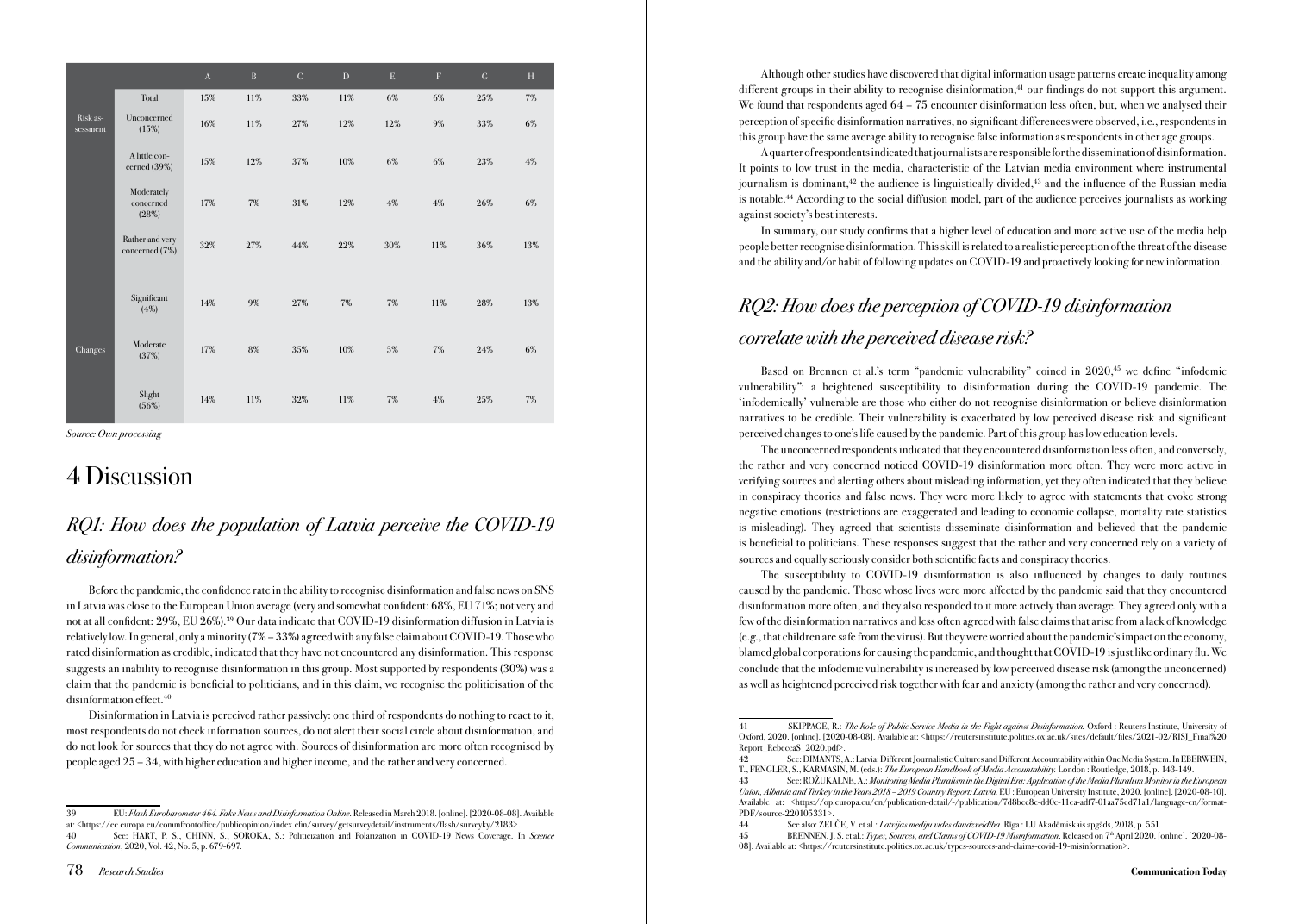### *Practical Implications*

Our research leads to several practical recommendations to the communicators. One recommendation is to ensure that up-to-date scientific facts and official guidelines on current restrictions and policies are always easily available across different media and SNS and, no less importantly, this information is straightforward and understandable. Because our study revealed the spread of inadequate disease risk perception (either too high or too low), steps should be taken in educating the population about their actual disease risk. More adequate assessment of one's disease risk could lead to higher degree of compliance with the pandemic restrictions and thus to lower chances of contagion.

However, because we found out that people's trust in government officials and journalists is low in general, we advise that communicators choose the most appropriate channels to address different groups of society. Our data show that some of these groups cannot be reached by standard communication channels such as announcements from the Ministry of Health broadcast in the evening news. A different approach is needed for those who distrust not only the government and the media but also the WHO, healthcare professionals, scientists, etc. Another recommendation to the communicators is to find relatable role models from different social groups. Such role models could be engaged as opinion leaders and informal 'ambassadors' of reasonable health behaviour during a pandemic (e.g., wear a mask, observe social distancing, vaccinate, etc.).

Another recommendation is to address the consequences of disinformation when its diffusion cannot be curbed or stopped directly. It is advisable to plan debunking campaigns against the most misleading and dangerous narratives, targeting the communication at those segments of society that are most 'infodemically' vulnerable. One way to approach the planning of such campaigns is to present the official information in formats and narratives that could generate equally strong affective responses as disinformation does, thus having better chances in the competition for the audience's attention. To carry out such campaigns successfully, the communicators first need to map the sources, formats, and distribution channels of those disinformation narratives that they are about to oppose.

Finally, we recommend building and strengthening the population's resilience against disinformation. Because we found out that disinformation in Latvia is perceived rather passively, steps can be taken to improve people's media and information literacy and especially the skills to find verified and reliable information on the Internet, to check the sources of that information, and to be able to discern trustworthy sources from manipulative and misleading ones.<sup>46</sup> When planning their outreach, the existing government and nongovernment initiatives in the field of information literacy could focus their efforts on the 'infodemically' most vulnerable groups. Another step that can be taken is broadening the impact of the already existing factchecking initiatives by crowdsourcing.47 Involving volunteer representatives from 'infodemically' vulnerable sociodemographic groups in their work, fact-checking initiatives can earn trust and popularise useful media consumption habits.

### *Limitations*

Our findings apply only to the first wave of the COVID-19 pandemic in Latvia (March 12-June 10, 2020). The second state of emergency was announced in Latvia on November 9, 2020 and was lifted on April 6, 2021. During the second wave, new disinformation narratives emerged revolving around vaccination that require a separate study. Our research suggests that the perception of disinformation is also shaped by pre-existing opinions about the quality of politics and trust in the media, journalists, and government. But our survey does not provide data on respondents' political preferences or social identities. Further research in these areas would offer a broader perspective on the mechanisms that lead to acceptance of disinformation.

47 Compare to: PENNYCOOK, G., RAND, D. G.: Fighting Misinformation on Social Media Using Crowdsourced Judgments of News Source Quality. In *Proceedings of the National Academy of Sciences*, 2019, Vol. 116, No. 7, p. 2521-2526.

# 5 Conclusions

We tested our hypothesis that the disinformation perception is influenced by the perceived disease risk and found it to be relevant. We discovered that perceived disease risk that is notably lower or higher than average can be linked to higher infodemic vulnerability. Especially vulnerable is the social group whose low perceived risk concurs with significant changes to their daily life routines caused by the pandemic. This group also demonstrates the higher degree of distrust in the government, journalists, and the media, as well as in healthcare professionals, WHO experts, and science in general. We suggest that this correlation be taken in account when planning further pandemic communication. Distrust in the media and official science can lead to greater exposure to disinformation, which can be further exacerbated by relatively low levels of information literacy, including insufficient ability to assess the trustworthiness of information and a habit of passive consumption of media and SNS content without checking and questioning the sources. Reliance on disinformation, meanwhile, can lead to ignoring and even actively resisting the restrictions and health behaviour guidelines implemented to curb the spread of the virus. Such actions can directly jeopardise public health.

To ensure a higher degree of adherence to restrictions and positive changes in health behaviour, communication should be tailored to different groups, depending on these group's level of trust in the media and other sources as well as on their perceived disease risk. Such tailoring should be accompanied by carefully planned debunking campaigns against the most harmful false news and conspiracy theories. The goal of these activities would be to strengthen trust in scientific facts within those audiences where it was weak, all the while making these audiences more resilient to new disinformation.

*Acknowledgment: This work was supported by the Ministry of Education and Science, Republic of Latvia, as part of the project 'Life with COVID-19: Evaluation of Overcoming the Coronavirus Crisis in Latvia and Recommendations for Societal Resilience in the Future', under Grant No. VPP-COVID-2020/1-0013.*

### BIBLIOGRAPHY:

ALMENAR, E. et al.: Gender Differences in Tackling Fake News: Different Degrees of Concern, but Same Problems. In *Media and Communication*, 2021, Vol. 9, No. 1, p. 229-238. ISSN 2183-2439.

BĒRZIŅA, S., PURIŅA, E.: *Ko* Ā*rstu biedr*ī*bas valdes loceklis Apinis tev nest*ā*sta par COVID-19?* Broadcast on 6th October 2020. [online]. [2020-10-06]. Available at: <https://rebaltica.lv/2020/10/ko-arstu-biedribas-valdes-loceklis-apinistev-nestasta-par-covid-19/>.

BĒRZIŅA, S., PURIŅA, E., PETROVA, A.: *RE: Check p*ē*ta Facebook m*ī*tus par COVID-19*. Released on 19th October 2020. [online]. [2020-10-19]. Available at: <https://www.lsm.lv/raksts/zinas/latvija/recheck-peta-facebook-izplatitosmitus-par-covid-19.a378385/>.

BOBERG, S. et al.: Populism: Facebook Pages of Alternative News Media and the Corona Crisis – A Computational Content Analysis. In *Muenster Online Research Working Paper*, 2020, No. 1, p. 1-21. ISSN 1618-2219. [online]. [2020-04-09]. Available at: <https://arxiv.org/pdf/2004.02566.pdf>.

BOJĀRS, G.: *Tie*š*a runa: K*ā *dz*ī*vot b*ī*stam*ā *koronav*ī*rusa* ē*n*ā*?* Released on 4th March 2020. [online]. [2021-03-04]. Available at: <https://ltv.lsm.lv/lv/raksts/04.03.2020-tiesa-runa-ka-dzivot-bistama-koronavirusa-ena.id181698/>.

BECKER, M. H., RADIUS, S. M., ROSENSTOCK, I. M.: Compliance with a Medical Regimen for Asthma: A Test of the Health Belief Model. In *Public Health Reports*, 1978, Vol. 93, No. 3, p. 268-277. ISSN 0033-3549.

BRENNEN, J. S. et al.: *Types, Sources, and Claims of COVID-19 Misinformation*. Released on 7th April 2020. [online]. [2020- 08-08]. Available at: <https://reutersinstitute.politics.ox.ac.uk/types-sources-and-claims-covid-19-misinformation>.

BREWER, N. T. et al.: Risk Perceptions and Their Relation to Risk Behavior. In *Annals of Behavioral Medicine*, 2004, Vol. 27, No. 2, p. 125-130. ISSN 0883-6612.

BREWER, N. T. et al.: Meta-Analysis of the Relationship between Risk Perception and Health Behaviour: The Example of Vaccination. In *Health Psychology*, 2007, Vol. 26, No. 2, p. 136-145. ISSN 1930-7810.

<sup>46</sup> See: JONES-JANG, S. M., MORTENSEN, T., LIU, J.: Does Media Literacy Help Identification of Fake News? Information Literacy Helps, but Other Literacies Don't. In *American Behavioral Scientist*, 2021, Vol. 65, No. 2, p. 371-388.